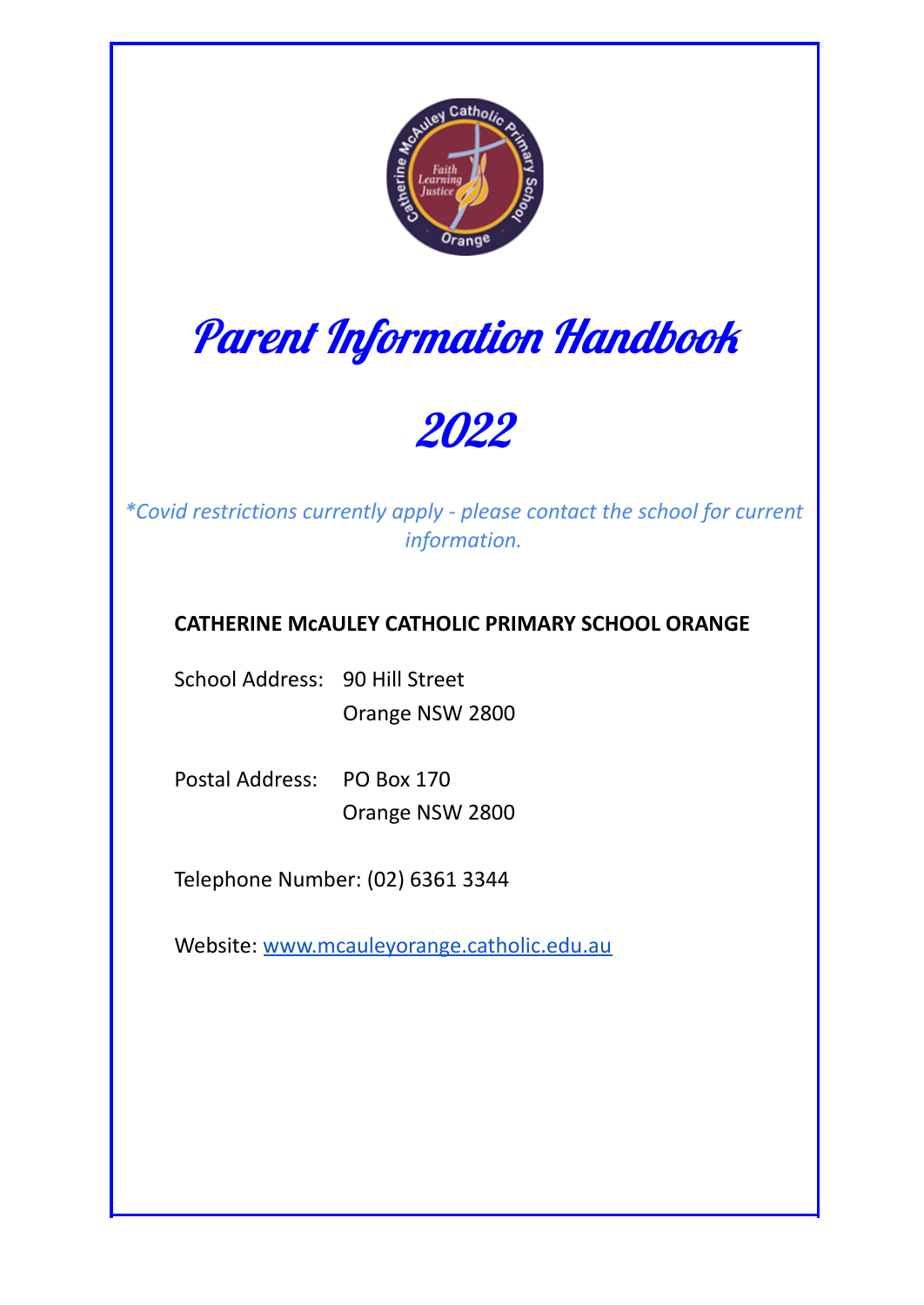#### *GENERAL INFORMATION:*

*Principal:* Mr Michael Croke *Assistant Principal:* Mrs Robyn Petty *Religious Education Coordinators:* Mrs Brooke Church & Mrs Anne Mulligan *Literacy Coordinator:* Mrs Shannon Cain *Numeracy Coordinator:* Mr Scott Hudson *Parish Priest / School Manager:* Fr Greg Bellamy

#### *2022 - SCHOOL TERM DATES:*

| <b>TERM 1</b> | 31st January - 8th April     |
|---------------|------------------------------|
| <b>TERM 2</b> | 26th April - 1st July        |
| <b>TERM3</b>  | 18th July - 23rd September   |
| TERM 4        | 10th October - 19th December |

#### *SCHOOL HOURS:*

Supervision commences at 8:35am in the morning and concludes at 3:45pm in the afternoon (or when the last bus departs).

- 8:55am Morning bell, move into class
- 11:00am Recess
- 11:30am End of Recess
- 1:30pm Lunch
- 2:10pm End of Lunch
- 3:10pm End of School Bell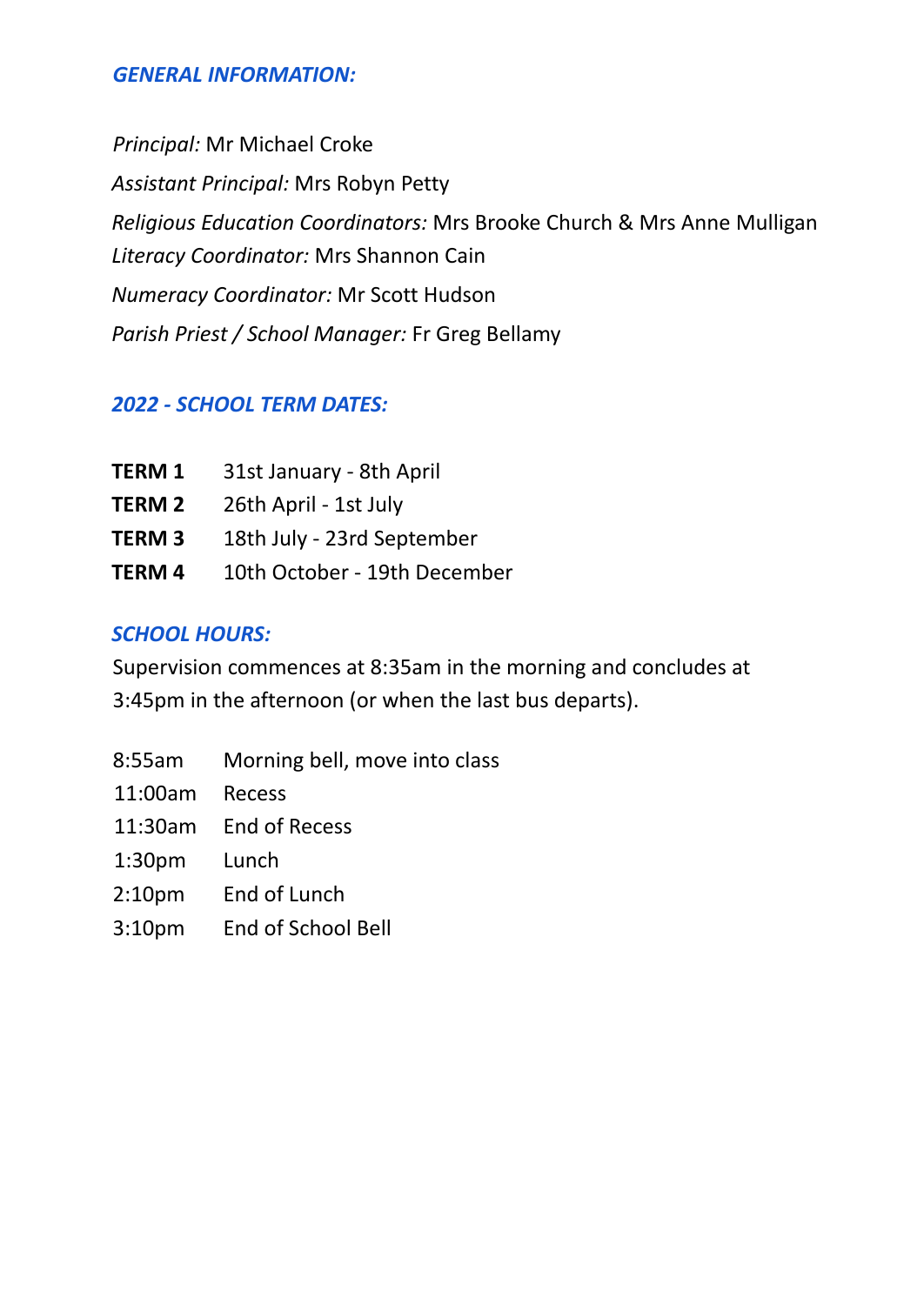#### *RELIGIOUS EDUCATION PROGRAM:*

Catherine McAuley has a well structured Religious Education Program based on the Bathurst Diocesan Program. Explicitly and implicitly, Religious Education forms an integral part of the total curriculum of our school. It is broader than the classroom teaching of religion, and is directed towards the personal and religious development of our students.

The Religious Education program supports the catechetical and evangelising mission of the Church while supporting young people in their lifelong journey in faith. It aims to stimulate and challenge students, especially in their understanding of Scripture and Tradition, their critical thinking and moral reasoning. Students are invited to reflect on Sacred Scripture, talk with God through prayer, discover the beauty of God's creation and explore the meaning of symbols and rituals.

The program is based upon sound pedagogical practices supported by the To Know, Worship and Love textbook series and resources.

#### *LITURGY:*

Under the guidance of our Religious Education Coordinators we provide numerous opportunities for children to participate in liturgical celebrations. These include: whole school, grade and class Masses, Reconciliation, and various forms of liturgy. Children are involved in prayer and Religious Education lessons on a daily basis.

*\* Covid restrictions currently apply - please contact the school for current information.*

#### *THE SCHOOL CURRICULUM:*

The school addresses the Key Learning Areas as outlined by the New Education Standards Authority for NSW (NESA). We provide learning programs in the following areas:

- Religious Education
- English
- Mathematics
- Science & Technology
- History & Geography
- Creative Arts
- Personal Development, Health & Physical Education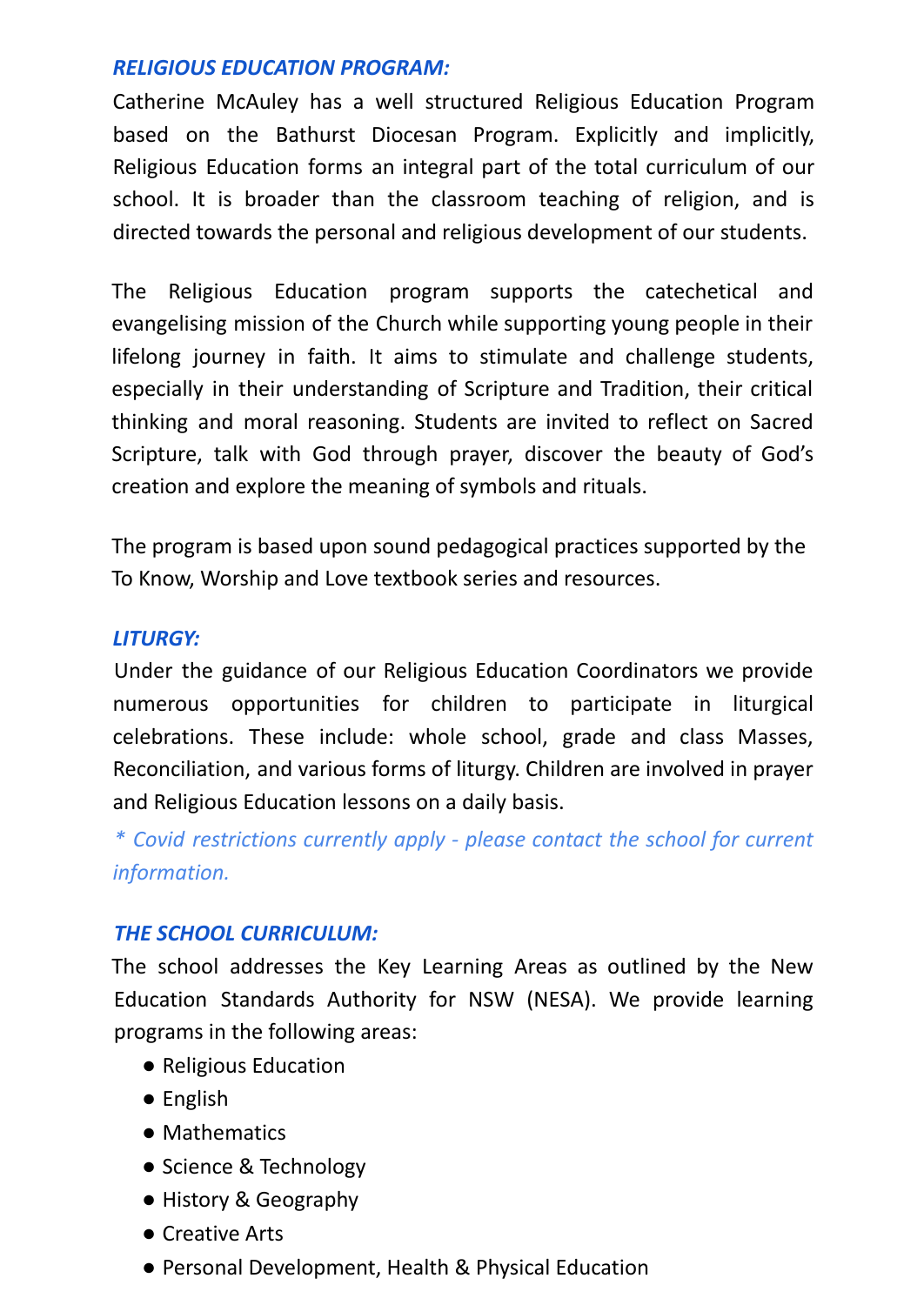#### *SCHOOL PASTORAL CARE & WELLBEING AT McAULEY (WAM)*

Our belief is that behaviour management is a shared responsibility of the whole school community to create a safe environment conducive to the academic, physical, social and emotional development of the child.

Catherine McAuley Catholic Primary School strives to respect human dignity and provide a safe place where students create, share and learn. At Catherine McAuley our Pastoral Care and Wellbeing (WAM) Policy is based on the School-wide Positive Behaviours for Learning Framework. This framework provides support systems for all staff and students in our school, enabling quality social and academic competencies to be established and maintained.

WAM provides staff with a clear framework in promoting a positive, safe and supportive environment.

WAM offers support for all our students, in all school settings, all the time, including students with additional academic, pastoral or behavioural needs.

WAM provides all members of the school community with a consistent language and a common understanding of behaviour expectations in both classroom and non-classroom areas.

In conjunction with Restorative Justice (RJ) principles, there is a strong emphasis on prevention of problem behaviours, as well as provisions to teach and affirm pro-social behaviours.

Through whole school implementation of WAM, parents, teachers and children are provided with clear guidelines of expectations and procedures that establish and maintain a safe and supportive school environment.

#### *PROTECTED LEARNING*

Each morning Monday to Thursday, from 9:00am-11:00am we have 'Protected Learning' across the school. This is the optimal time for student learning and as such we avoid any interruptions to classroom activities. If you need to make an appointment for your child during school hours, please try and avoid booking appointments during protected learning time.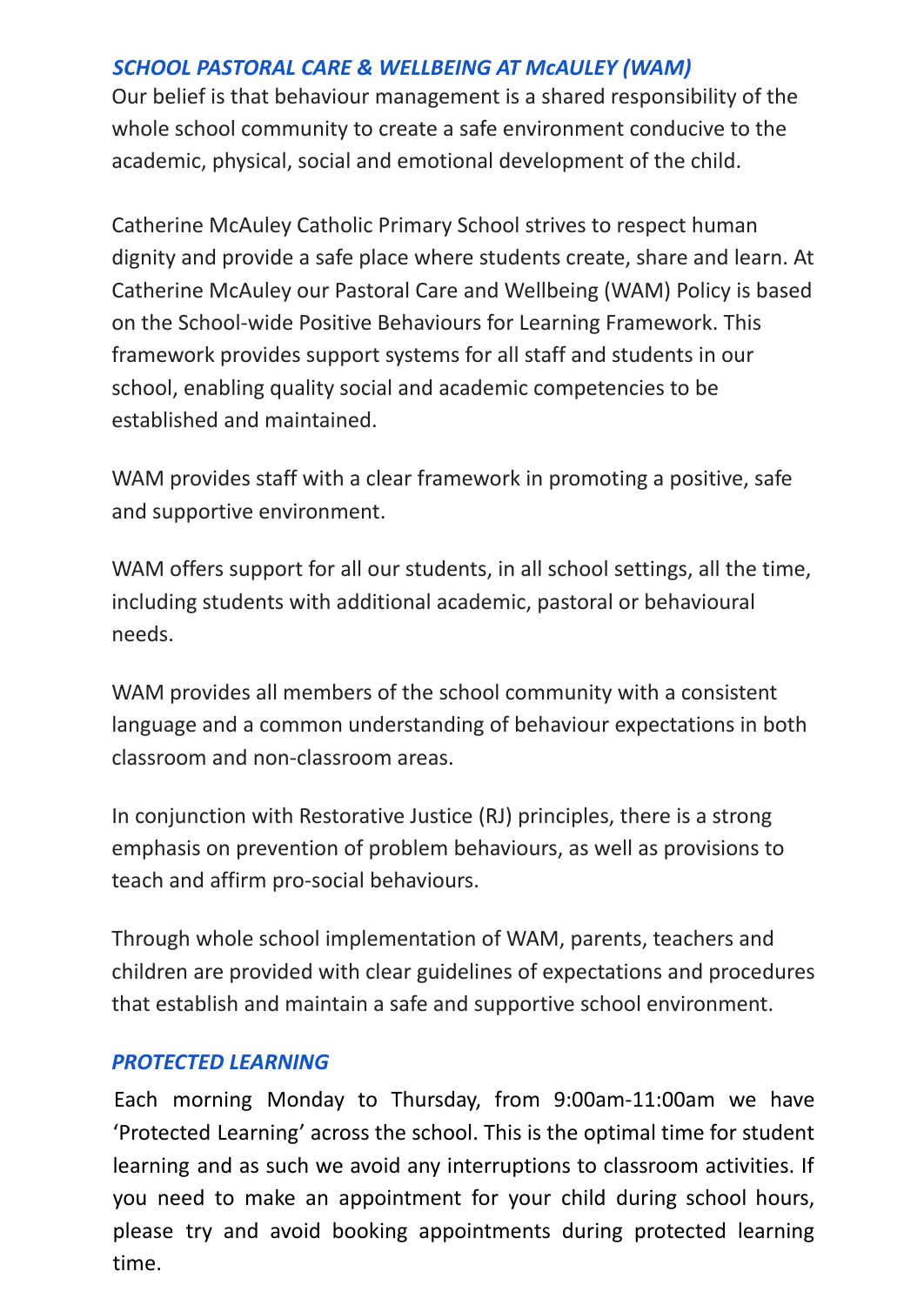#### *MODEL OF CHRIST CENTRED LEARNING*

In 2015 the Catholic Education, Diocese of Bathurst launched our **contemporary learning** model, called 'A Model of Christ-Centred Learning' (MCCL). This model was the culmination of a number of years of research, consultation and refinement. This model was revised in 2019 and remains an exciting development for all teachers and schools in the Diocese of **Bathurst** 

The Model of Christ-Centred Learning' (MCCL) is a jointly constructed and unifying set of statements of **beliefs about learning,** which was formed in response to the challenge to clearly articulate what we value as our *educative purpose; our agreed pedagogy.* It neatly expresses what we value and believe about **learning for all learners** at a school - staff, teachers, parents and students. It is divided into five (colour coded) dimensions:

The dimensions can be interpreted individually but are all deeply entwined and share a common language. Clearly, being Christ-Centred, they are guided by our Catholic Values.

If you were to unpack the common language filtering through the model, you would see such words as: *Collaboration, communication, creativity, critical thinking, problem solving, explorative, adaptive, authentic, engage, challenge, stewardship, equity, ownership and responsibility for learning.* Learning in a Catholic school context aims to empower learners with the knowledge, skills and capacities to respond creatively to the challenges in their world which can be volatile, uncertain, complex and ambiguous.

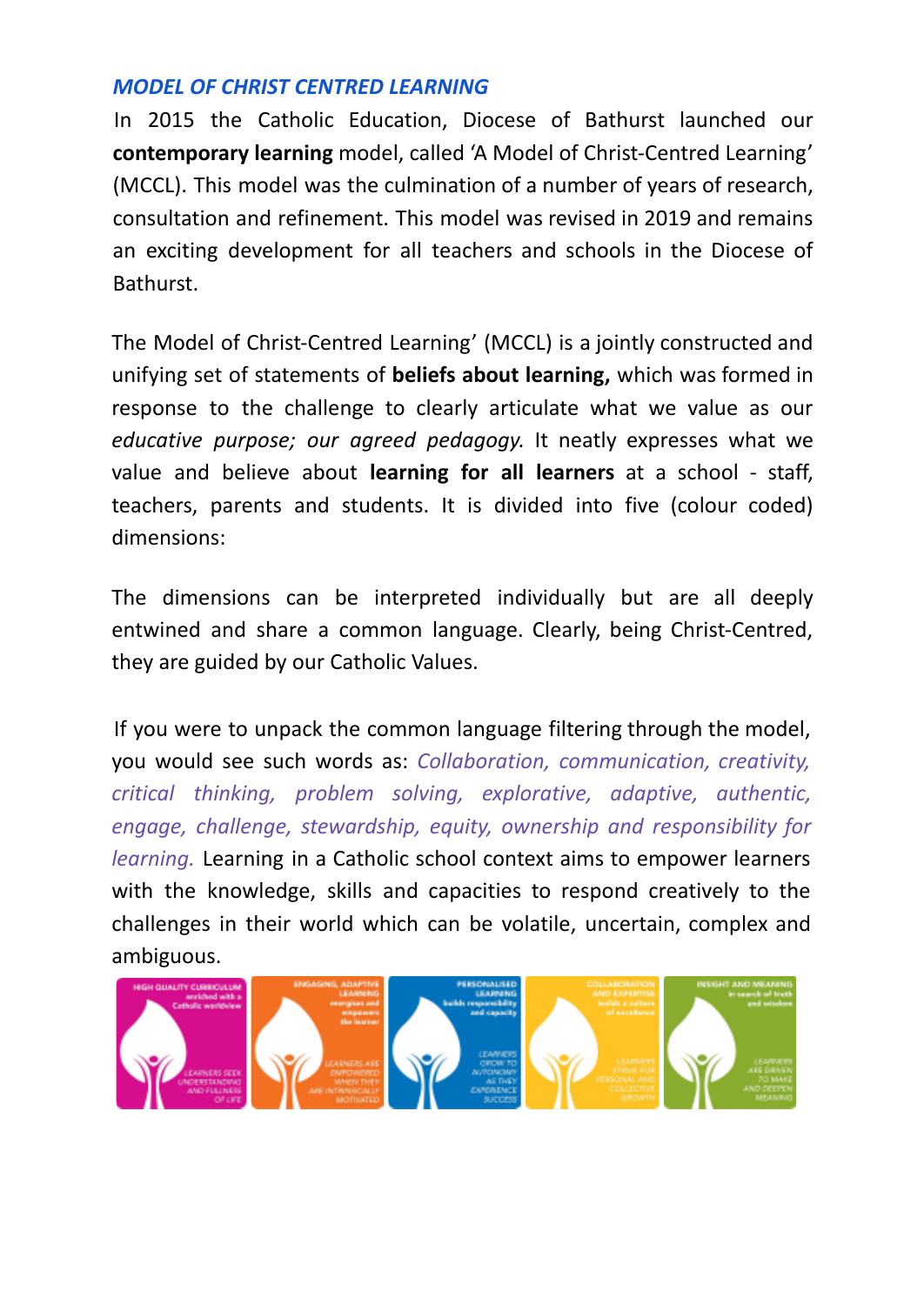#### *DIGITAL LEARNING*

Digital technologies at Catherine McAuley are incorporated for clear learning purposes. This is coupled with effective teaching in and outside the classroom. Digital learning for students offers teachers the ability to provide educational experiences in a variety of ways. At Catherine McAuley our students interact and learn with Ipads, chromebooks, Macairs and a variety of different robotics. These digital devices, provided by the school, connect students to a huge and ever growing number of educational tools and resources for now and the future. **Annually students** and parents are required to read, sign and agree to the Acceptable Use of Technology Agreement.

#### *SUPPORT TEACHERS*

The school has a Support Staff who are teachers that are able to assist with the differentiation of the curriculum for children who are experiencing learning difficulties or require extension, especially in literacy and numeracy. Support Teachers also assist in the Pastoral Care and Wellbeing of the school. They refer (or assist in the referral) of children with learning difficulties, challenging behaviours and children who need counselling. Catherine McAuley has a school Counsellor who works a five day fortnight.

#### *MUSIC & DRAMA*

All children attend a Music & Drama lesson for one hour each week. The school has a school band program and guitar groups. The children in Year 3 - Year 6 are involved in performing a play once a year.

#### *LIBRARY*

All children take part in a Library Lesson for 40 minutes a week which includes borrowing books (Kinder begin borrowing in Term 2).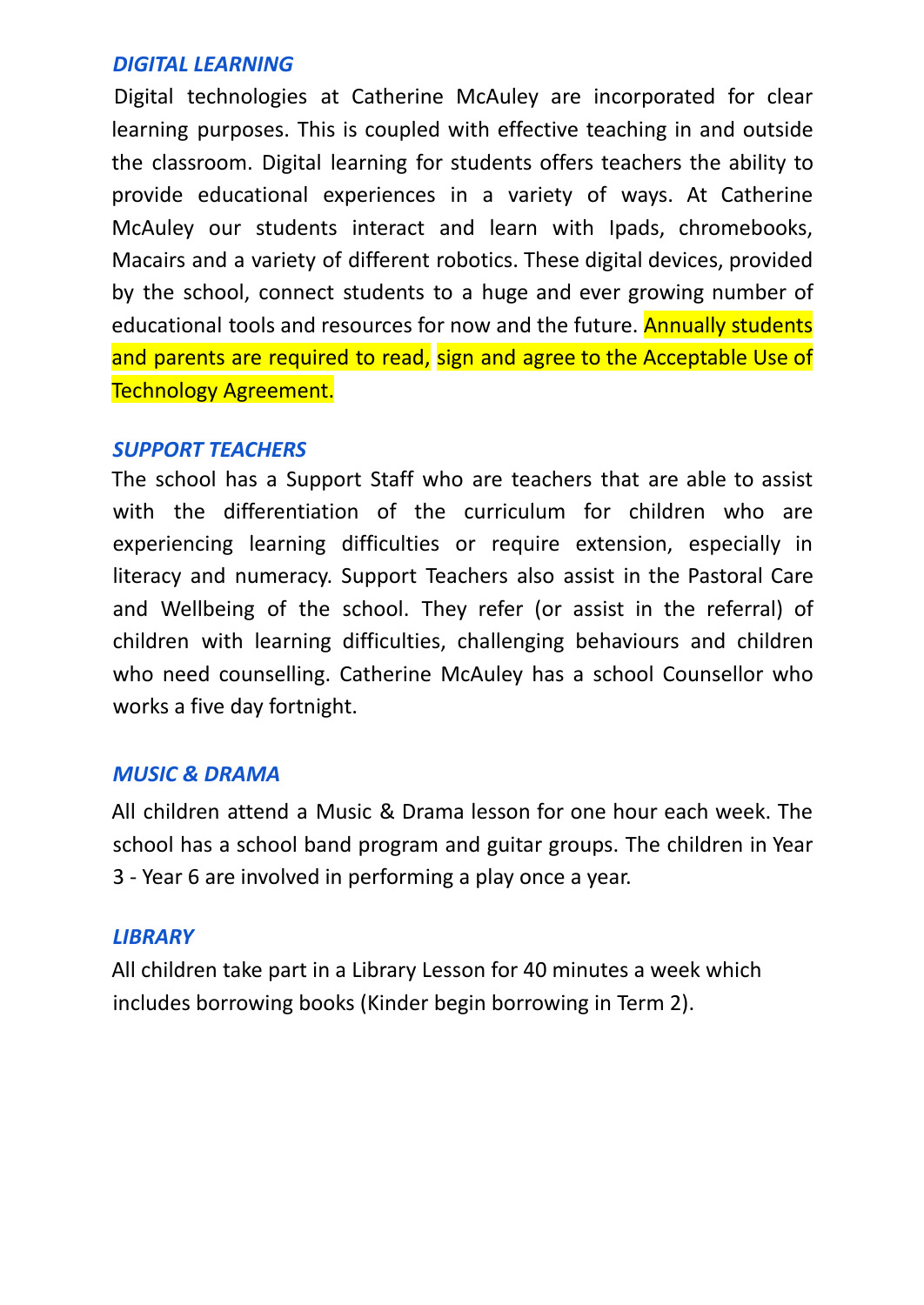#### *SCHOOL FEES & COSTS*

The rate of fees is set by the Office of the Catholic Education Diocese of Bathurst (CEBD), with the approval of the Bishop. Families receive a reduction in fees where two or more children attend Catholic schools. It is expected that all families meet their fee obligations. In cases of genuine hardship some level of assistance will be given. It is necessary for you to approach the School Principal should you require such assistance. Your account is for school fees for children attending Catherine McAuley School only. A Diocesan Capital Works Levy is also payable over three terms (this will appear as a separate item on your school fees account and is only charged to the eldest child). These fees pay for all resources including exercise books, access to websites such as Mathletics & Reading Eggs, textbook hire and purchase, and a range of other classroom consumables plus most visiting shows including Life Education Van and the Winter Sport fees for Primary Students. This also covers excursions and activities, which are organised for each grade including the Year 6 Canberra Excursion. Not included in the school fees are any extra activities such as music, representative sport and the occasional excursion cost.

#### *BAND AND GUITAR GROUP*

This will be charged separately for students in Year 3 - Year 6 who take part in Band or Guitar Group.

#### *REGULAR PAYMENT*

School Fees are charged for the full year and are divided into three instalments due in Term 1, Term 2 and Term 3. To avoid school fee accounts growing to a larger than manageable amount, payment plans can be arranged by contacting the Financial Secretary. The preferred method of payment is by BPay (details of which will appear on your statement). Direct Debit or Centrepay options are also available weekly, fortnightly or monthly (you will need to complete a form for both Direct Debits and Centrepay payments and these are available from the office). If you do run into difficulties it is important that you contact the School Principal so that suitable arrangements can be made.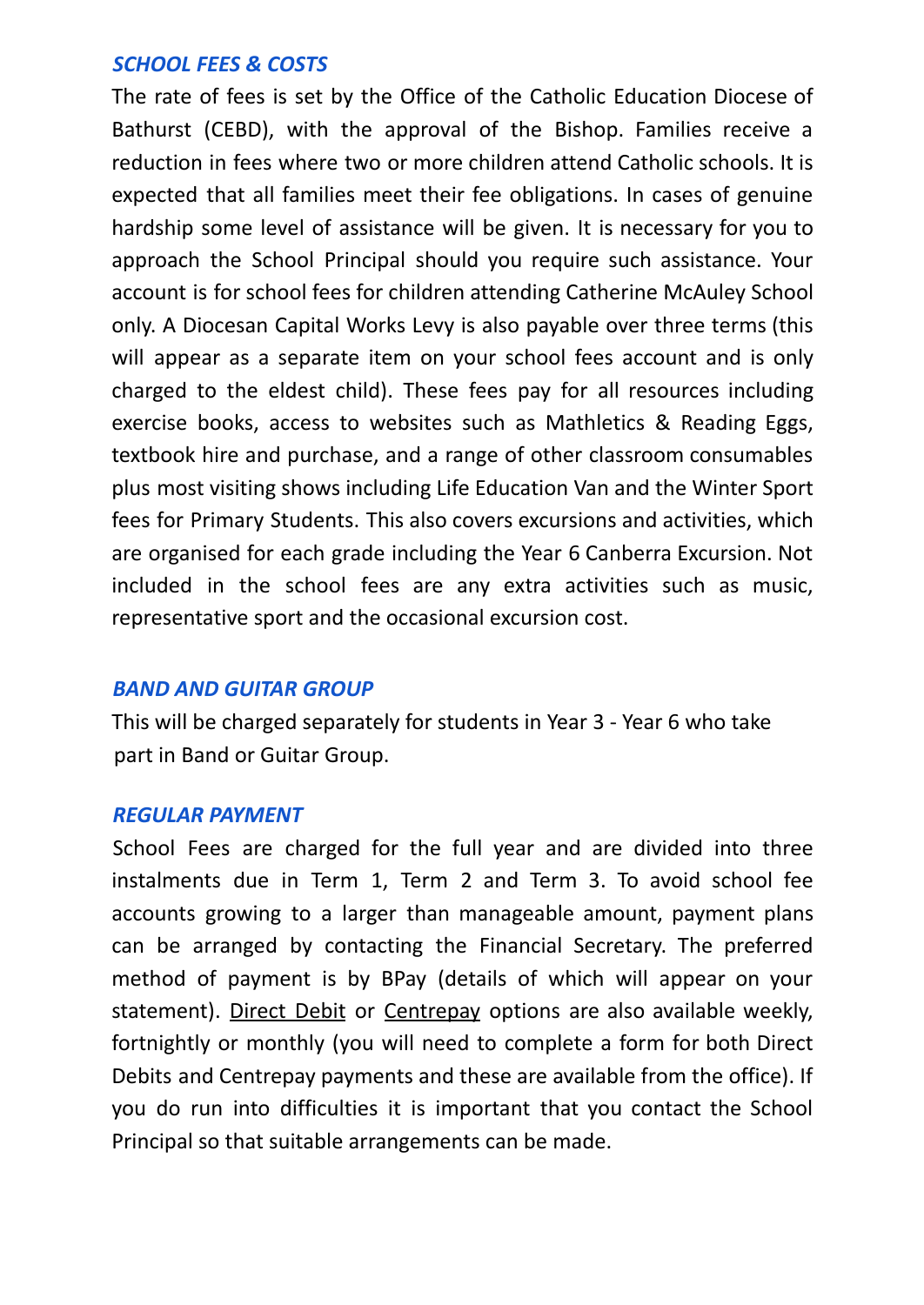#### *WHERE DO THE SCHOOL SERVICE FEES GO?*

School fees pay for expenses that the school incurs outside teachers' salaries. These expenses include resources, all maintenance costs which includes painting, carpeting, cleaning, plumbing, updating of classroom furniture, payment of additional salaries and maintenance workers. A proportion of school fees in the form of a levy on each child is paid to the Diocese to help defray the costs of the many services offered by the Catholic Education Office.

#### *BURSARY*

Catherine McAuley School has a Bursary Program in place with limited availability of financial assistance to those experiencing financial hardship. Families in need of financial assistance should make an appointment to see the School Principal.

#### *COMMUNICATION - CONTACTING THE SCHOOL*

Our school secretaries are Ms Annalisa Covelli, Mrs Robyn Basha and Mrs Kate Budworth. We believe that parents should be able to contact the school at anytime during the school day.

The school telephone number is 6361 3344.

Our office hours are 8:30am - 4:00pm.

Our email address is mcauleyorange@bth.catholic.edu.au. Parents should also have information about our Parent Portal via Compass. This will allow parents to submit Absent Notes and view student reports, among other things.

#### *CONTACTING TEACHERS*

If you have any concerns about your child's behaviour or progress, please feel free to discuss them with your child's class teacher. It is important that you make appointments to talk with your child's class teacher. Please phone the office to make an appointment. Teachers welcome contact with parents. The first contact should be your child's class teacher. A member of the school executive will be involved if an issue is not solved or further action needs to be taken. Please refer to the flow chart below for the proper procedure.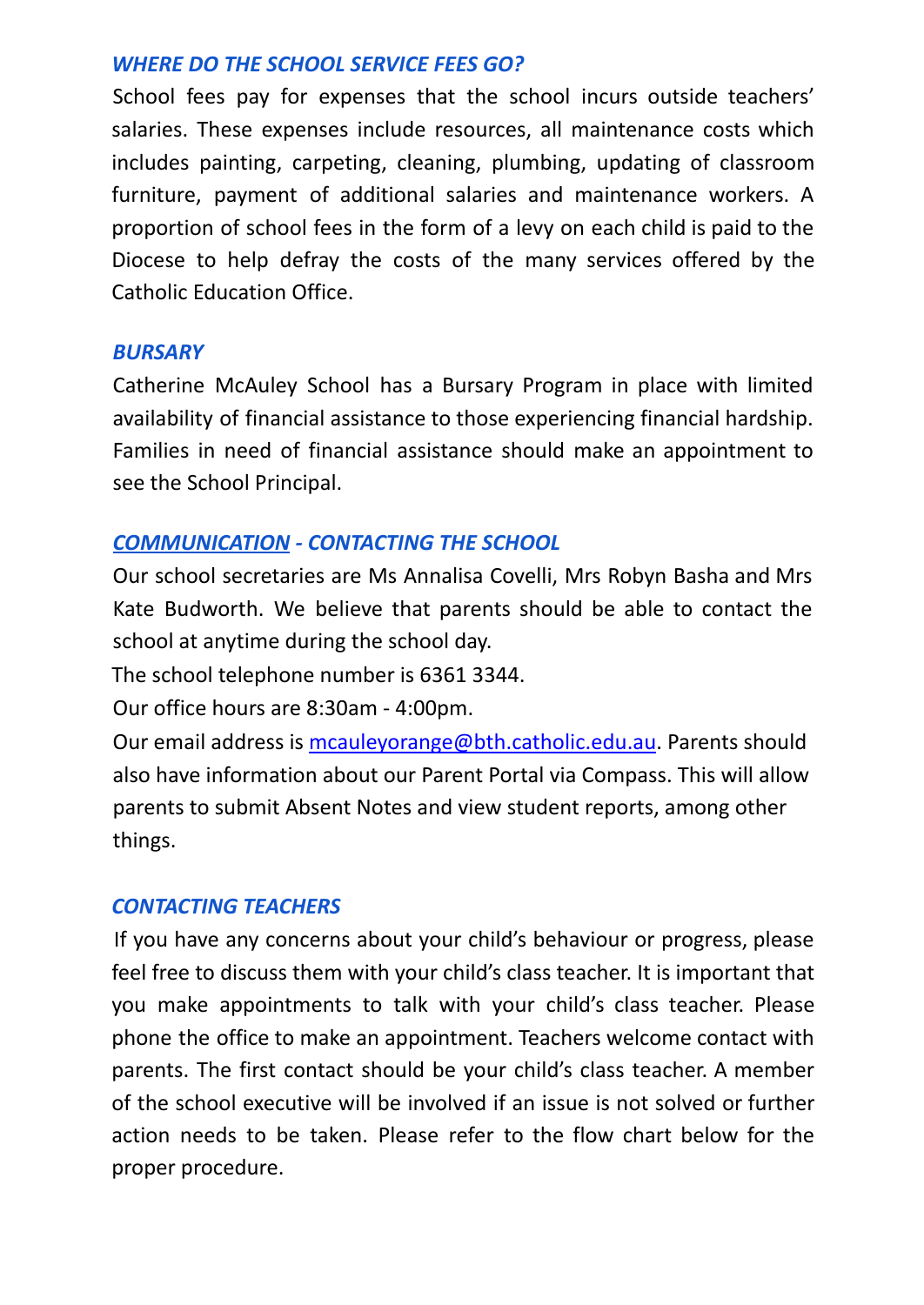

#### *NEWSLETTER*

Each Wednesday a school newsletter is uploaded online to our Parent Portal (Compass). The newsletter contains as much information of the activities at school as possible. We try and keep the number of notes to a minimum. **Newsletters and notes are also available on our website.**

#### *WEBSITE & FACEBOOK*

The McAuley website *www.mcauleyorange.catholic.edu.au* has a lot of relevant information regarding life at McAuley including all notes and newsletters. The McAuley Facebook page includes pictures and celebrations as well as reminders and notifications.

#### *ABSENCES FROM SCHOOL*

When a child is absent from school through sickness or for any other reason, an explanation is necessary and can be explained by entering an "Absence Note" through the Compass online parent portal or via a written note from parents. **There is no need to phone the school on the day your child is away and please do not send absent notes via email.**

#### *PEER SUPPORT*

Peer Support is a program that builds relationships across the school. Groups are formed with a member from each grade and a Year 6 child as the leader. The leaders are trained at the beginning of the year and lead their group in a variety of games and activities.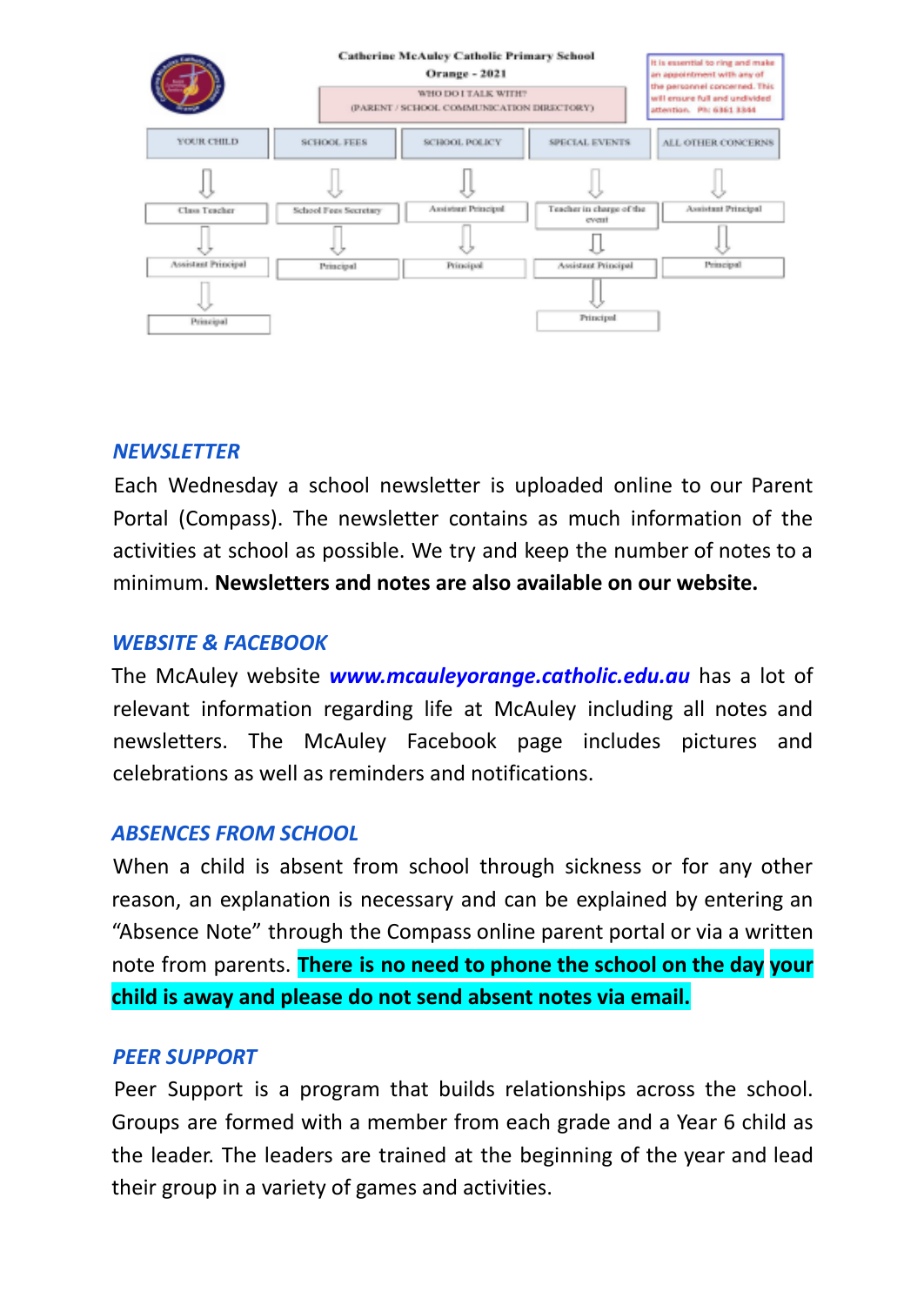#### *YEAR 6 / KINDERGARTEN BUDDIES*

Year 6 children are assigned a "Kindergarten Buddy". The Kindergarten and Year 6 teachers devise appropriate activities for the "Buddies" to take part in.

#### *PARENT INVOLVEMENT*

Parents are encouraged to be actively involved in the school through various avenues. Various teachers, depending upon their particular approach, may call for parents to assist within the classroom in areas such as reading and visual arts. Volunteers are always needed in our tuckshop and any time you can give would be appreciated. There are a number of opportunities that arise during the year for parent participation in sport and any talents that you have to share in this area will be welcomed. Parents are also involved in fundraising. Parent help is required at all sport carnivals and sporting events. *\* Covid restrictions currently apply - please contact school for current information.*

#### *SCHOOL ROUTINES*

*ARRIVING AT SCHOOL:* Children are not expected to arrive at school before 8:35am. No supervision is available for your child before this time. Children who do arrive at school before 8:35am *MUST* remain seated in the Kindergarten & Year 1 eating area until the teacher arrives on duty. School gates open at 8:15am.

#### *CHILDREN BEING COLLECTED AFTER SCHOOL:*

*Byng Street Site* – Parent pickup only. Parents are to meet the children inside the gate next to the Byng St building. There is ample parking on Byng Street.

*Hill Street Parent Pick up* – limited parking. Parents meet children in Area A inside the gates (Next to Kindergarten playground).

*Hill Street Bus Exit* – children meet between Kenna hall and the school, near the Kinder exit and will be taken to the undercover area to wait for their buses. Children must be walked to the bus by the teacher on duty. If your child misses the bus for any reason the school will make every effort to contact you. We will keep your child safe in the office until they are picked up. Children walking from Hill Street will leave from the bus lines.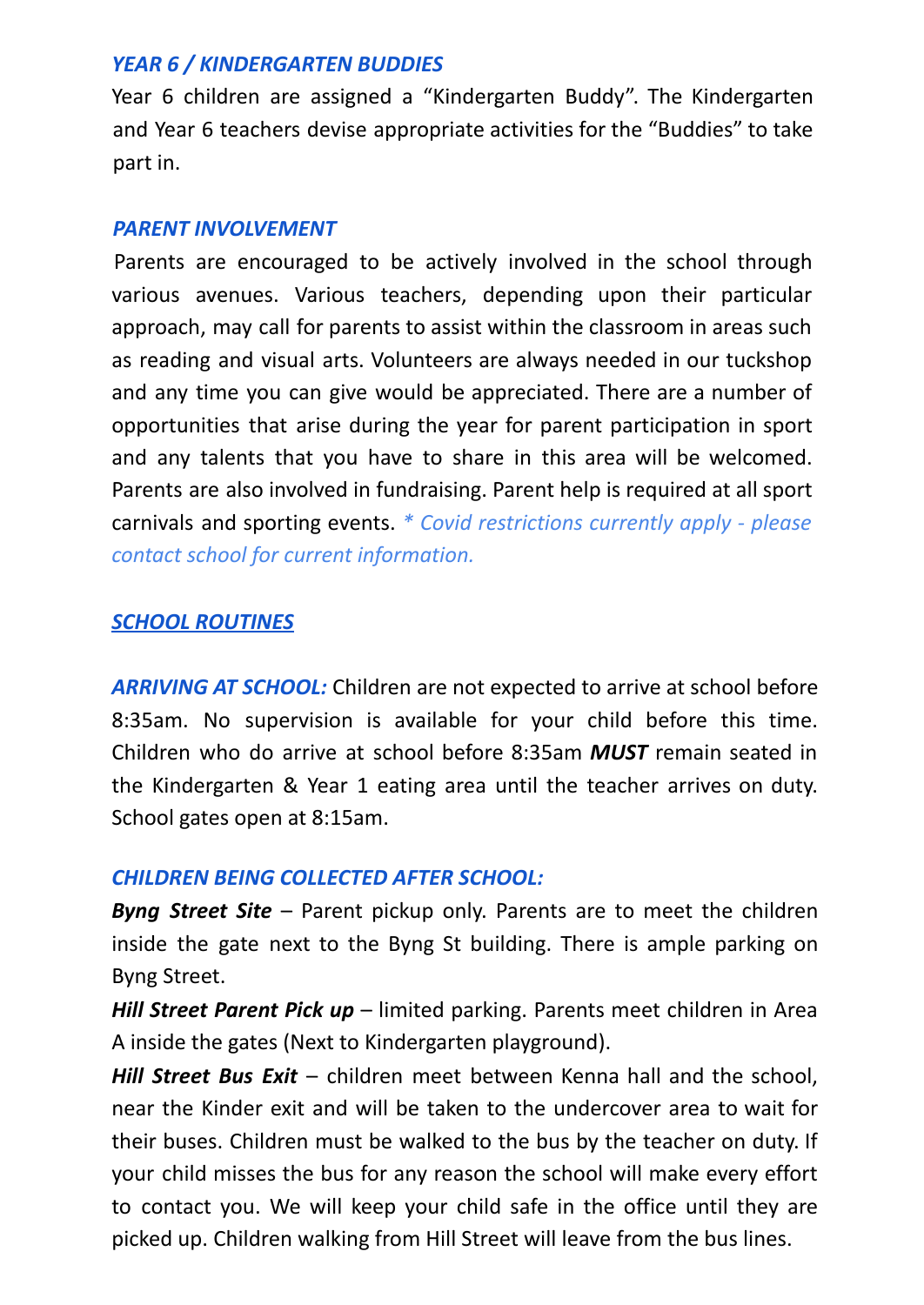*\* Covid restrictions currently apply - please contact the school for current information.*

#### *LUNCH & RECESS*

Students eat their lunch and Recess in designated areas of the playground. They then play in one of five nominated play areas . For safety, please do not send any glass containers of any sort to school.

#### *CANTEEN*

The Canteen operates from Tuesday to Friday at Recess and at Lunchtime. All children can go to the Canteen at Lunchtime and Primary children can also go at Recess, however on wet days this practice is not permitted. Children order their lunch by bringing in a reusable order bag (available for purchase through the Tuckshop - \$8.50) or a paper bag with name, class, food/drink required and money enclosed. All orders are collected in class and taken to the tuckshop. Children are only permitted to eat food in set areas of the playground and they are not allowed to walk around the school eating. A Canteen menu is available on the school website:

http://www.mcauleyorange.catholic.edu.au/

#### *SCHOOL UNIFORM*

Students at Catherine McAuley School are expected to be attired in the correct school uniform each day of the school year and present themselves in line with the school dress code. This code includes the following:

- Kindergarten to Year 6 students need to maintain their hair in an appropriate manner – styles must not be extreme and natural hair colour must not be varied in any way.
- For Health reasons, all students who choose to have hair longer than collar length or fringes over their eyes, must keep their hair tied up neatly and out of their eyes using the correct hair accessories. (please see the uniform list below).
- School shoes must be plain, black shoes designed for school wear. It is expected they will be regularly cleaned and maintained in a good state of repair.
- Joggers may be worn with the Sports Uniform on Sport days only.
- Jewellery is limited to a watch, (without online messaging capabilities) one small ring, and one set of stud earrings.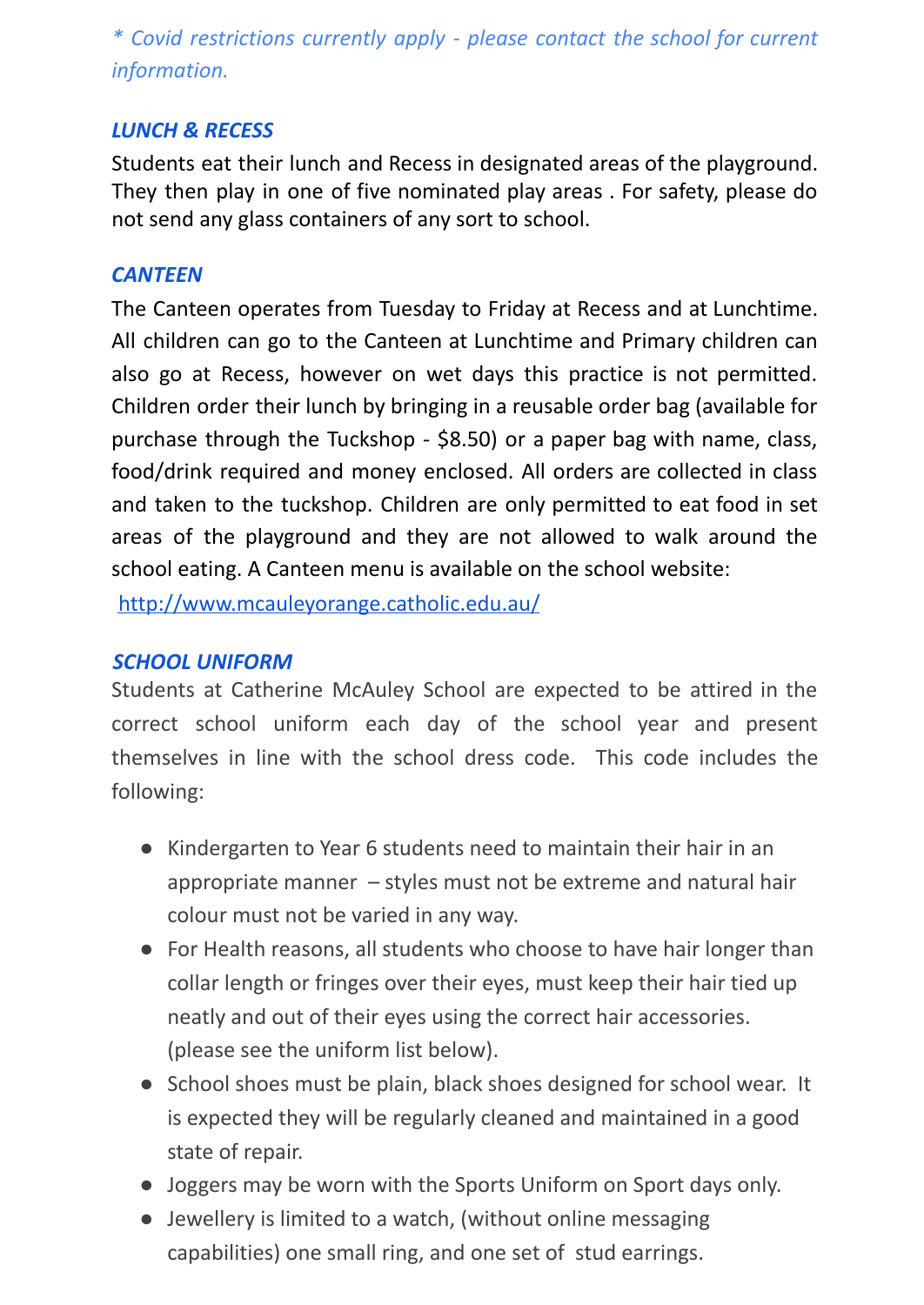- Make-up and nail polish are not to be worn to school
- Name branded uniform items such as socks or shorts are not permitted.
- School hats are to be worn at Recess and Lunch on the playground each day during Terms 1 & 4.
- Students are encouraged to apply sunscreen before they come to school in Terms 1 & 4.

#### *Uniform Requirements:*

#### **BOYS UNIFORM GIRLS UNIFORM**

| <b>Summer Uniform</b><br>Grey Shorts (school type, not cargo<br>or corduroy)<br><b>Blue shirt</b><br>Grey socks - above the ankle<br><b>Black school shoes</b><br>Navy School hat | <b>Summer Uniform</b><br>Pink check dress with V collar and<br>button front<br>White socks - above the ankle<br><b>Black school shoes</b><br>Navy School hat |
|-----------------------------------------------------------------------------------------------------------------------------------------------------------------------------------|--------------------------------------------------------------------------------------------------------------------------------------------------------------|
| <b>Winter Uniform</b>                                                                                                                                                             | <b>Winter Uniform</b>                                                                                                                                        |
| Long grey worsted/serge trousers                                                                                                                                                  | Maroon tunic or slacks                                                                                                                                       |
| <b>Blue shirt</b>                                                                                                                                                                 | White shirt                                                                                                                                                  |
| <b>Striped School tie</b>                                                                                                                                                         | <b>Striped School tie</b>                                                                                                                                    |
| Grey woollen jumper with V                                                                                                                                                        | Maroon woollen jumper                                                                                                                                        |
| stripes in school colours                                                                                                                                                         | Stockings or white socks above the                                                                                                                           |
| Grey socks above the ankle                                                                                                                                                        | ankle                                                                                                                                                        |
| <b>Black school shoes</b>                                                                                                                                                         | <b>Black school shoes</b>                                                                                                                                    |
| Navy blue beanie, scarf and jacket                                                                                                                                                | Navy blue beanie, scarf and jacket                                                                                                                           |
| <b>Sports Uniform</b>                                                                                                                                                             | <b>Sports Uniform</b>                                                                                                                                        |
| School navy sports shorts                                                                                                                                                         | School navy sports shorts                                                                                                                                    |
| Light blue polo shirt with school                                                                                                                                                 | Light blue polo shirt with school                                                                                                                            |
| logo and name - long sleeve option                                                                                                                                                | logo and name - long sleeve                                                                                                                                  |
| for winter                                                                                                                                                                        | option for winter                                                                                                                                            |
| White socks above the ankle                                                                                                                                                       | White socks above the ankle                                                                                                                                  |
| School navy tracksuit with diagonal                                                                                                                                               | School navy tracksuit with                                                                                                                                   |
| stripes on both sleeves and right                                                                                                                                                 | diagonal stripes on both sleeves                                                                                                                             |
| leg                                                                                                                                                                               | and right leg                                                                                                                                                |
| Sports shoes / joggers                                                                                                                                                            | Sports shoes / joggers                                                                                                                                       |
| School hat                                                                                                                                                                        | <b>School hat</b>                                                                                                                                            |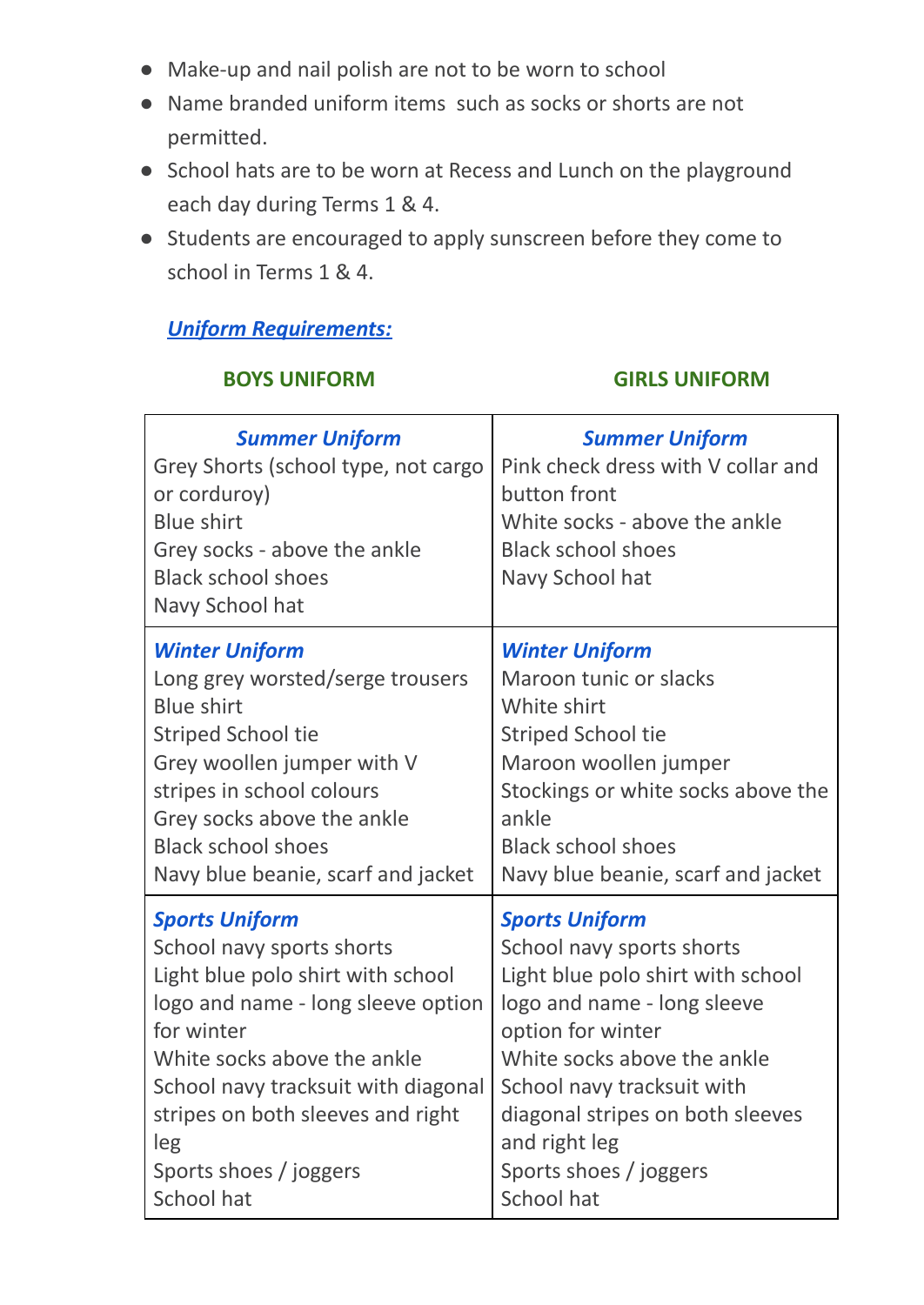#### **Uniform requirements can be purchased from:**

Orange Clothing Manufacturers, 4 McNamara St, Orange Kingfisher School Gear, 151 Summer Street, Orange Lowes, Orange Central Shopping Centre 131 / 222 Summer St Clothing Pool at School for 2nd hand clothing at a reduced cost A School Bag with the School name and logo is also available from the Front Office

#### *HATS*

The wearing of a hat within the school grounds and during all outside school activities is compulsory during Term 1 and Term 4, and in other terms when necessary. We have an appropriately designed hat as part of our school uniform. Caps are not permitted. If a child does not have a hat they are to play in the shade. It is advised to cut off the cord of the hat.

#### *SUNSCREEN*

Children are encouraged to apply sunscreen during Term 1 & Term 4 before they come to school.

#### *SCHOOL BAGS*

McAuley back packs are available from the front office at a cost of \$40.00 each.

#### *SPORT / PHYSICAL EDUCATION*

#### *WINTER SPORT*

Due to the unpredictability of Orange weather in Winter all our school sport for primary students is conducted at indoor venues within the city of Orange. The cost of the sport is included in the Class Charges. Winter sport takes place in Term 3.

*\* Covid restrictions currently apply - please contact the school for current information.*